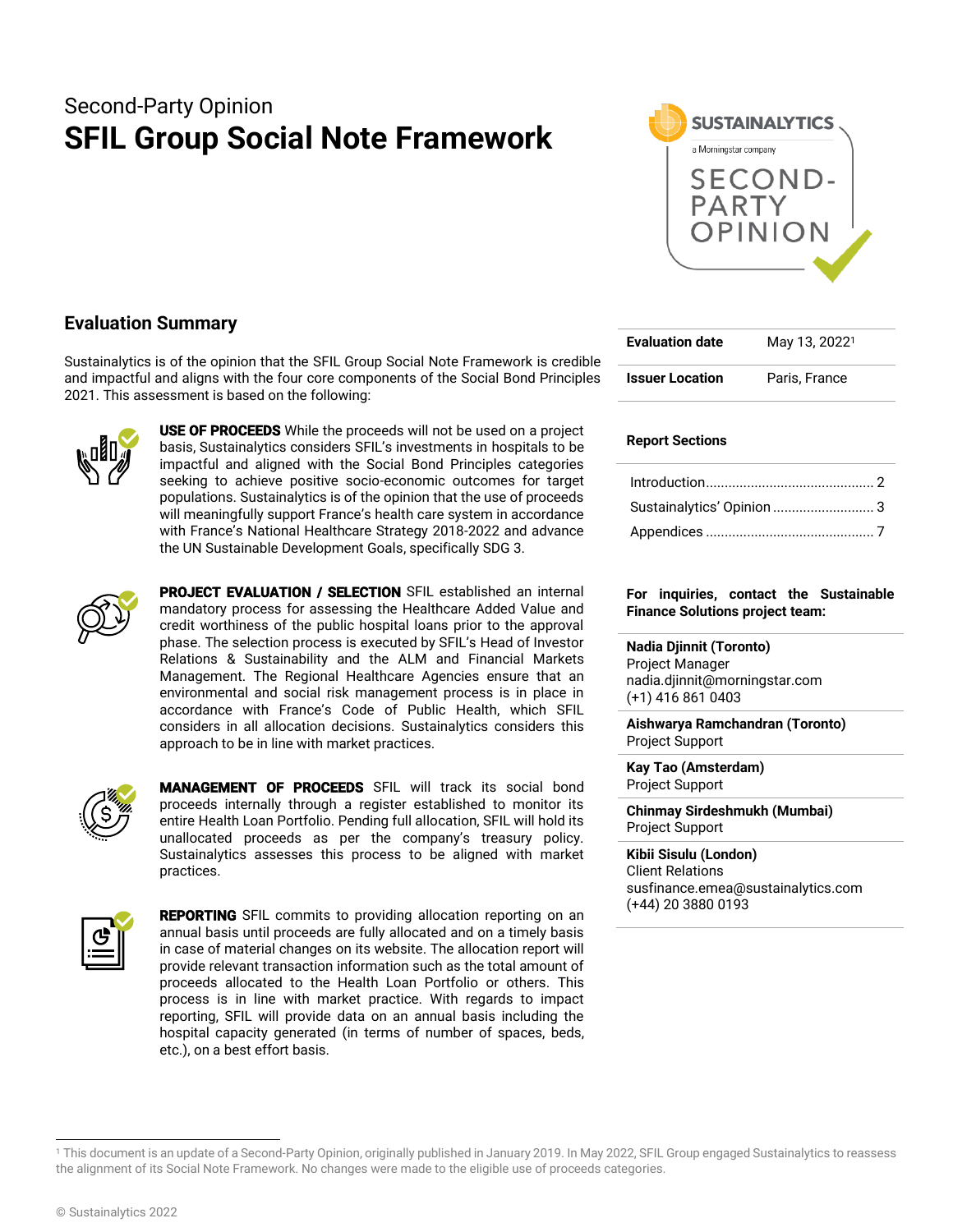

# <span id="page-1-0"></span>**Introduction**

SFIL Group ("SFIL", or the "Company") is a French public development bank that was created in February 2013 with the aim of ensuring the availability of financing for the country's public sector. SFIL's sole and wholly owned subsidiary, Caisse Française de Financement Local (CAFFIL), is the entity through which the issuer raises funds on capital markets, in addition to raising funds directly on capital markets. Since 2016, the group is also an active issuer directly through SFIL. SFIL has developed a social bond framework under which it will issue multiple social bonds and use the proceeds to finance and refinance expenditures related to public healthcare

SFIL has developed the SFIL Group Social Note Framework (the "Framework") under which it intends to issue social bonds and use the proceeds to finance and/or refinance, in whole or in part, existing and/or future projects that ensure adequate financing for France's public hospital system. The Framework defines eligibility criteria in the following area:

1. SFIL's Health Loan Portfolio: all public hospital loans issued by SFIL since 2013

SFIL engaged Sustainalytics to review the SFIL Group Social Note Framework, dated May 2022, and to provide a Second-Party Opinion on the Framework's social credentials and its alignment with the Social Bond Principles 2021 (SBP).<sup>2</sup> This Framework has been published in a separate document.<sup>3</sup>

### **Scope of work and limitations of Sustainalytics' Second-Party Opinion**

Sustainalytics' Second-Party Opinion reflects Sustainalytics' independent<sup>4</sup> opinion on the alignment of the reviewed Framework with the current market standards and the extent to which the eligible project categories are credible and impactful.

As part of the Second-Party Opinion, Sustainalytics assessed the following:

- The Framework's alignment with the Social Bond Principles 2021, as administered by ICMA;
- The credibility and anticipated positive impacts of the use of proceeds; and
- The alignment of the issuer's sustainability strategy and performance and sustainability risk management in relation to the use of proceeds.

For the use of proceeds assessment, Sustainalytics relied on its internal taxonomy, version 1.11, which is informed by market practice and Sustainalytics expertise as an ESG research provider.

As part of this engagement, Sustainalytics held conversations with various members of SFIL's management team to understand the sustainability impact of their business processes and planned use of proceeds, as well as management of proceeds and reporting aspects of the Framework. SFIL representatives have confirmed (1) they understand it is the sole responsibility of SFIL to ensure that the information provided is complete, accurate or up to date; (2) that they have provided Sustainalytics with all relevant information and (3) that any provided material information has been duly disclosed in a timely manner. Sustainalytics also reviewed relevant public documents and non-public information.

This document contains Sustainalytics' opinion of the Framework and should be read in conjunction with that Framework.

Any update of the present Second-Party Opinion will be conducted according to the agreed engagement conditions between Sustainalytics and SFIL.

Sustainalytics' Second-Party Opinion, while reflecting on the alignment of the Framework with market standards, is no guarantee of alignment nor warrants any alignment with future versions of relevant market standards. Furthermore, Sustainalytics' Second-Party Opinion addresses the anticipated impacts of eligible projects expected to be financed with bond proceeds but does not measure the actual impact. The

<sup>&</sup>lt;sup>2</sup> The Social Bond Principles are administered by the International Capital Market Association and are available at [https://www.icmagroup.org/green](https://www.icmagroup.org/green-social-and-sustainability-bonds/social-bond-principles-sbp/)[social-and-sustainability-bonds/social-bond-principles-sbp/](https://www.icmagroup.org/green-social-and-sustainability-bonds/social-bond-principles-sbp/)

<sup>&</sup>lt;sup>3</sup> The SFIL Group Social Note Framework is available on SFIL Group 's website at: <https://sfil.fr/en/sfil-group-investors/>

<sup>4</sup> When operating multiple lines of business that serve a variety of client types, objective research is a cornerstone of Sustainalytics and ensuring analyst independence is paramount to producing objective, actionable research. Sustainalytics has therefore put in place a robust conflict management framework that specifically addresses the need for analyst independence, consistency of process, structural separation of commercial and research (and engagement) teams, data protection and systems separation. Last but not the least, analyst compensation is not directly tied to specific commercial outcomes. One of Sustainalytics' hallmarks is integrity, another is transparency.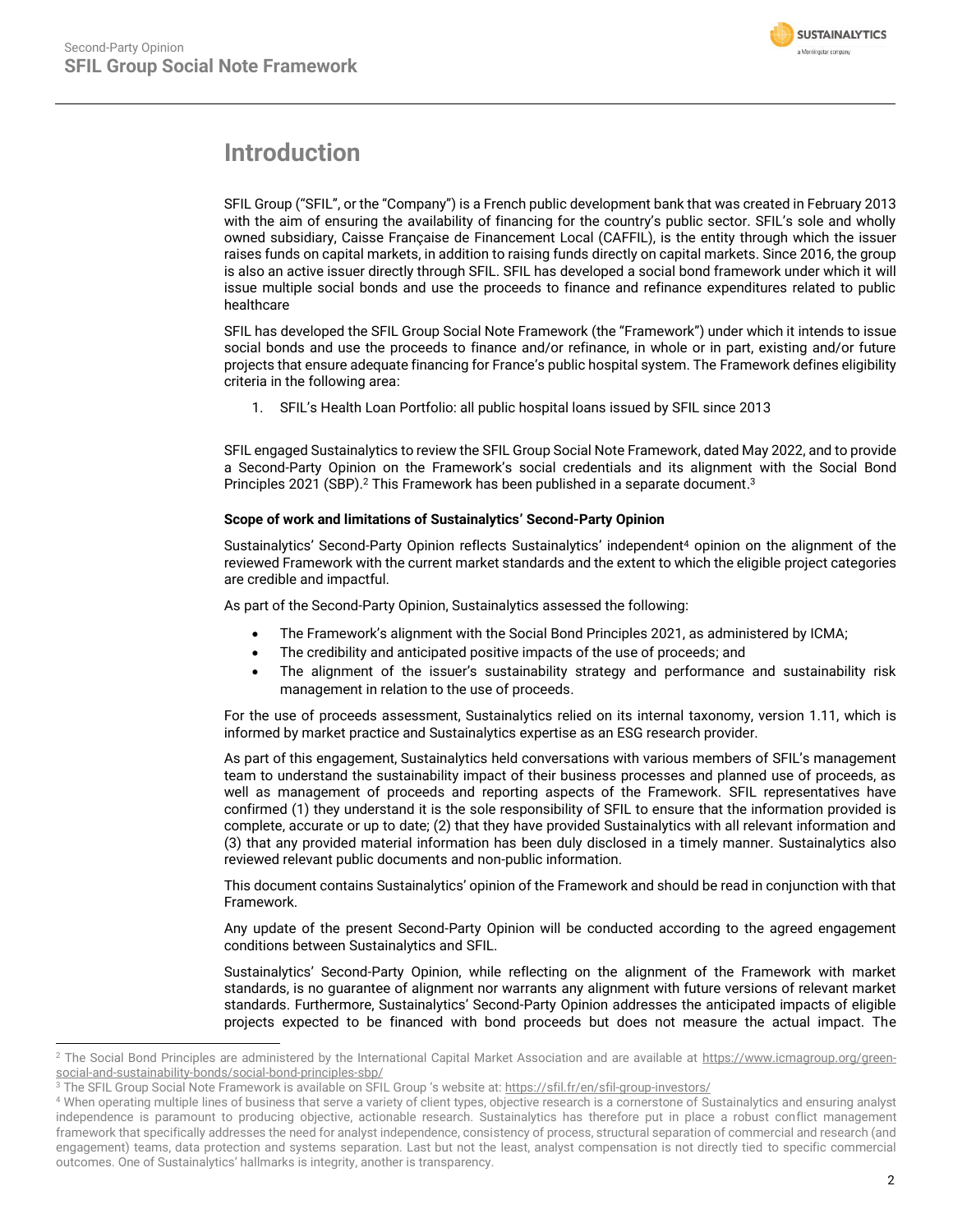

measurement and reporting of the impact achieved through projects financed under the Framework is the responsibility of the Framework owner. Upon twenty-four (24) months following the evaluation date set stated herein, SFIL is encouraged to update the Framework, if necessary, and seek an update to the Second-Party Opinion to ensure ongoing alignment of the Framework with market standards and expectations.

In addition, the Second-Party Opinion opines on the potential allocation of proceeds but does not guarantee the realised allocation of the bond proceeds towards eligible activities.

No information provided by Sustainalytics under the present Second-Party Opinion shall be considered as being a statement, representation, warrant or argument, either in favour or against, the truthfulness, reliability or completeness of any facts or statements and related surrounding circumstances that SFIL has made available to Sustainalytics for the purpose of this SPO.

# <span id="page-2-0"></span>**Sustainalytics' Opinion**

# **Section 1: Sustainalytics' Opinion on the SFIL Group Social Note Framework**

Sustainalytics is of the opinion that the SFIL Group Social Note Framework is credible and impactful, and aligns with the four core components of the SBP. Sustainalytics highlights the following elements of SFIL's Social Bond Framework:

- Use of Proceeds:
	- SFIL intends to use the proceeds of the SFIL Group Social Note Framework for its Health Loan Portfolio consisting of all the public hospital loans originated by the company since 2013.
		- While the proceeds will not be used on a project basis, as SFIL uses a portfolio approach, Sustainalytics considers investments towards the provision of public health services for the whole population regardless of income or social or financial status, research to improve care and develop new treatments and training for healthcare personnel, including investments in specialized medical equipment, construction projects and renovation work and information systems, to be aligned with the eligibility categories of the Social Bond Principles and impactful, especially given SFIL's consideration of the Healthcare Added Value<sup>5</sup> ("HAV") of public hospitals in the selection process of eligible loans.
		- Sustainalytics also believes that SFIL's investments will meaningfully support France's health care system in accordance with France's recent 10-year investment plan to strengthen that system. <sup>6</sup> For additional information on impact, please see Section 3.
- Project Evaluation and Selection:
	- SFIL established an internal two-step credit analysis as well as an internal scoring methodology applied to all public hospital loans to assess the HAV and credit worthiness of a given public hospital prior to approving the specific loan. The selection process is executed by SFIL's Head of Investor Relations & Sustainability and the ALM and Financial Markets Management.
	- SFIL confirmed that the Credit Risk Committee, comprising the CEO, CFO, CRO, reviews all credit risk procedures and methodologies used to assess the HAV and credit worthiness of the loans. The Regional Healthcare Agencies ensure that an environmental and social risk management process is in place in accordance with France's Code of Public Health, which SFIL considers in all allocation decisions. For additional details, refer to Section 2.
	- Based on the above, Sustainalytics considers this process to be in line with market practice.
- Management of Proceeds:
	- SFIL will track its social bond proceeds internally through a register established to monitor its entire Health Loan Portfolio. SFIL has confirmed that it will aim to ensure that the health loan

<sup>6</sup> Government of France, "Ségur de la Santé", (2021), at: [https://solidarites-sante.gouv.fr/IMG/pdf/211019\\_-\\_dp\\_national\\_-](https://solidarites-sante.gouv.fr/IMG/pdf/211019_-_dp_national_-_segur_de_la_sante_sur_les_investissements.pdf) [\\_segur\\_de\\_la\\_sante\\_sur\\_les\\_investissements.pdf](https://solidarites-sante.gouv.fr/IMG/pdf/211019_-_dp_national_-_segur_de_la_sante_sur_les_investissements.pdf)

<sup>&</sup>lt;sup>5</sup> The Healthcare Added Value ("HAV") of public hospitals is estimated as the quality of the medical coverage provided to all populations, in all areas in France.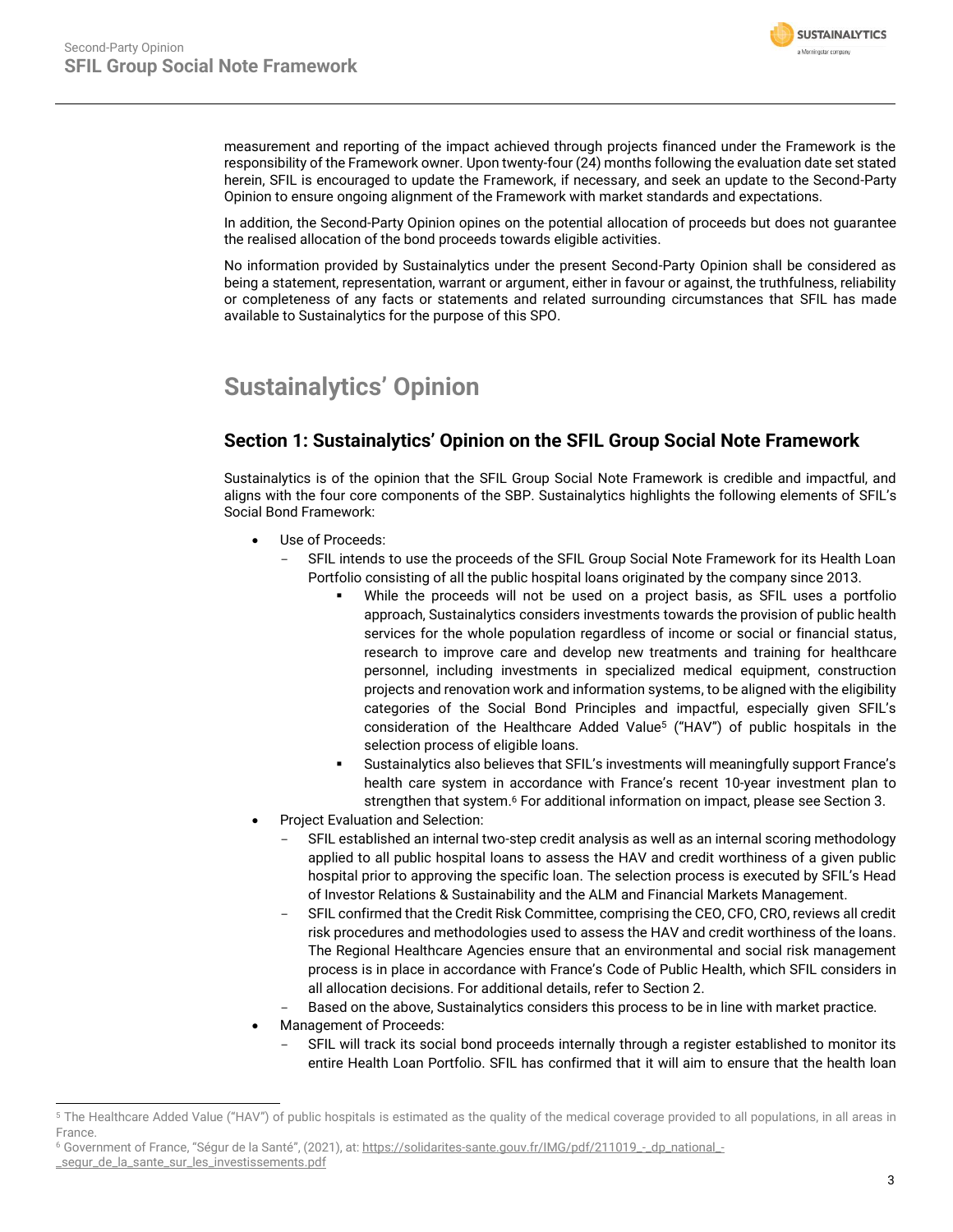

portfolio will always exceed the volume of outstanding social bond proceeds until full allocation. 7

- Pending full allocation of the funds, SFIL will invest the unallocated proceeds as per the company's treasury policy.
- Based on the above, Sustainalytics considers this process to be aligned with market practice.
- Reporting:
	- SFIL commits to providing allocation and impact reporting on an annual basis until proceeds are fully allocated and on a timely basis in case of material changes on its website.
	- The allocation report will provide relevant transaction information such as the total amount of proceeds allocated to the Health Loan Portfolio or others. Moreover, SFIL confirmed that an auditor will provide an annual confirmation of the social bond proceeds' allocation in line with the framework's eligibility criteria.
	- With regards to impact reporting, SFIL will report annually on a best effort basis on the hospital capacity generated (in number of spaces and beds) and the number of hospital stays. $8$
	- Based on the commitment to allocation and impact reporting, Sustainalytics considers this process to be aligned with market practice. Alignment with Social Bond Principles 2021

Sustainalytics has determined that the SFIL Group Social Note Framework aligns to the four core components of the SBP. For detailed information please refer to Appendix 1: Social Bond/Social Bond Programme External Review Form.

# **Section 2: Sustainability Strategy of SFIL**

# **Contribution of Framework to SFIL Group's sustainability strategy**

SFIL was established in 2013 by the French government as a public development bank to provide long-term funding to the French public-sector following the 2008 financial crisis, which had curbed funding availability. SFIL operates under a specific public mandate to secure funding for the French healthcare system and for social infrastructure investment requirements, among others. SFIL's strategic plan named "#Objectif 2026" puts emphasis on three sustainability pillars: (i) focus on local public sector activity, (ii) focus on the export credit activity, and (iii) focus on financing.<sup>9</sup> The activities expected to be financed under the Framework will primarily contribute to the "focus on local public sector activity" priority identified in the sustainability strategy.

In 2018, SFIL set up a social issues program with the aim of providing financing to the public hospital sector in France.<sup>10</sup> In 2021, the distribution of loans to public hospitals represented 13% of SFIL's total EUR 4.9 billion loans distributed to the local public sector.<sup>11</sup> Sustainalytics believes that SFIL's issuance of social bonds will further support its mandate to secure funding for France's public healthcare and social infrastructure system.

Moreover, SFIL secured in 2021 market shares of around 20%<sup>12</sup> for the financing, in partnership with La Banque Postale, of French local authorities and public hospitals, further highlighting the Company's suitability to play a meaningful role in supporting France's social infrastructure. SFIL's role in fostering public healthcare and social infrastructure is also underlined by the local context in which approximately 60% of all French public-sector investments are realized with funding secured through public banks such as SFIL. Therefore, based on SFIL's mandate to secure funding for France's social and healthcare infrastructure, Sustainalytics considers that the Company is well positioned to issue social bonds.

Sustainalytics is of the opinion that the SFIL Group Social Note Framework is aligned with the company's overall sustainability strategy and the Framework will further the Company's action on its key social priorities.

<sup>&</sup>lt;sup>7</sup> SFIL has further communicated to Sustainalytics that hospitals can repay their loans before final maturity thus, reducing the health loan portfolio. As a result, after allocation, SFIL can only commit on a best effort basis.

<sup>&</sup>lt;sup>8</sup> SFIL confirmed that KPI 'places' is used to quantify the number of partial hospitalizations (medical treatments of less than one day), while KPI 'beds' is used to quantify the number complete hospitalizations (medical treatment of more than one day). The 'stays' measure the number of visits in the hospital, independently of the visit duration (within one day or over several days).

<sup>9</sup> SFIL. "Annual Financial Report 2021", at[: https://sfil.fr/en/wp-content/uploads/sites/2/2022/04/2021-Annual-Financial-Report.pdf](https://sfil.fr/en/wp-content/uploads/sites/2/2022/04/2021-Annual-Financial-Report.pdf)

 $10$  Ibid.

 $11$  Ibid.

<sup>&</sup>lt;sup>12</sup> According to SFIL's internal calculation based on the market estimate in La Banque Postale's October 2021 economic report.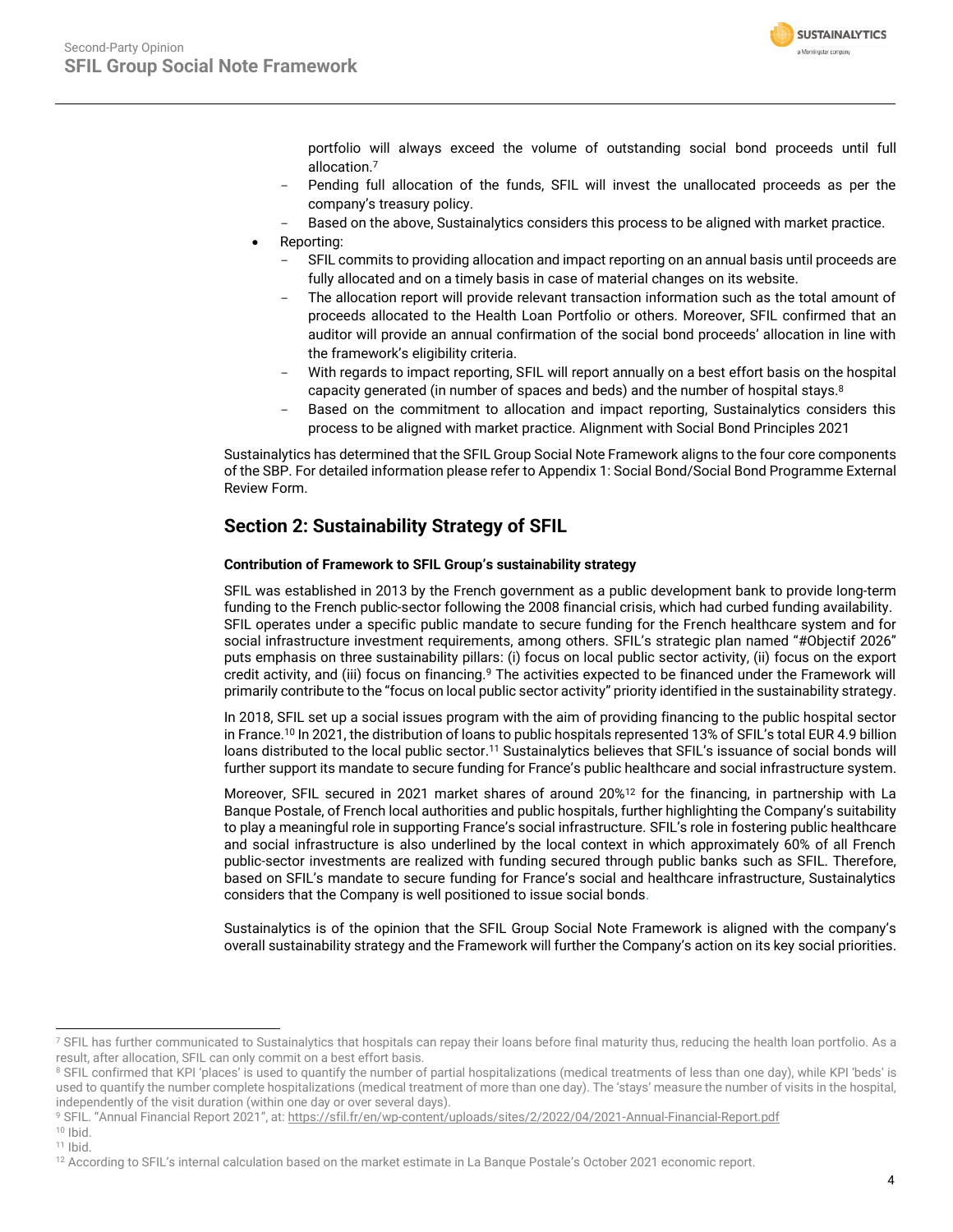

## **Approach to managing social and environmental risks associated with the projects**

SFIL intends to use the proceeds to finance and refinance a Health Loan Portfolio including public health services, research and development for treatment and training for healthcare professionals. While healthcare infrastructure has a clear positive social impact, Sustainalytics recognizes that healthcare and social infrastructure projects may pose specific risks such as the unequal patient treatment, safety and quality of the healthcare treatment, cost control risks and occupational health and safety risks on construction sites.

Sustainalytics is of the opinion that SFIL is able to manage or mitigate potential risks through implementation of the following:

- SFIL's Health Loan Portfolio is regulated by the French Public Healthcare Code ("Code de la Santé Publique"), which oversees the operations of the French national healthcare system. Article L.1411- 1<sup>13</sup> and Article L.1110-1<sup>14</sup> of the Code require local public hospitals to offer universal healthcare to the entire French population, particularly to financially and socially vulnerable groups, elderly or homeless people, with the purpose of reducing social inequalities free of any kind of discrimination. Article L.1110-3<sup>15</sup> further regulates that any kind of discrimination for the access to medical treatment is explicitly prohibited. Under article L.6111-1-1<sup>16</sup>, the French public hospitals are required to provide free healthcare to the population in the absence of insurance.
- SFIL's public hospital loan exposures are bound by the Company's two-step credit evaluation process, during which the Credit Risk department assesses public hospitals' Healthcare Added Value taking into account the hospital's capacity to deliver a wide medical coverage to a large population as well as a relatively equal distribution of healthcare services geographically.
- Moreover, SFIL confirmed that the monitoring and prevention of environmental and social risks commonly associated with healthcare systems are executed by France's Regional Healthcare Agencies ("Agences Régionales de Santé"), which is also responsible for ensuring adequate resource allocation for the entire healthcare system, in line with the French Public Healthcare Code.
- For mitigating risks associated with occupational health and safety, SFIL has communicated international standards such as the ILO's Guidelines on Occupational Safety and Management Systems<sup>17</sup> and the EU's OSH Framework Directive<sup>18</sup> apply as appropriate.

Based on the above, Sustainalytics considers that SFIL's financing of public hospital loans will be executed within a strict administrative and legislative structure which provides an adequate framework for ensuring a proper level of risk mitigation against the above-mentioned social and environmental risks.

# **Section 3: Impact of Use of Proceeds**

The use of proceeds category described in the framework is aligned with those recognized by the SBP. Sustainalytics has focused on below where the impact is specifically relevant in the local context.

## **The importance of investing in healthcare in France**

The French healthcare system is a fully integrated network of public and private service providers including hospitals, doctors and other medical specialists who provide healthcare services to citizens.<sup>19</sup> The public healthcare system in France is open to all citizens and provides universal healthcare, guaranteeing coverage of healthcare expenses with optional private insurance available for those who want additional coverage.<sup>20</sup>

<sup>14</sup> Excerpts from French Public Healthcare Code are available at:

 $15$  lbid.

https://osha.europa.eu/en/legislation/directives/the-osh-framework-directive/1

<sup>&</sup>lt;sup>13</sup> Excerpts from French Public Healthcare Code are available at:

[https://www.legifrance.gouv.fr/affichCodeArticle.do?cidTexte=LEGITEXT000006072665&idArticle=LEGIARTI000006686891&dateTexte=&categorieLien](https://www.legifrance.gouv.fr/affichCodeArticle.do?cidTexte=LEGITEXT000006072665&idArticle=LEGIARTI000006686891&dateTexte=&categorieLien=cid) [=cid](https://www.legifrance.gouv.fr/affichCodeArticle.do?cidTexte=LEGITEXT000006072665&idArticle=LEGIARTI000006686891&dateTexte=&categorieLien=cid)

https://www.legifrance.gouv.fr/codes/section\_lc/LEGITEXT000006072665/LEGISCTA000006140603/#LEGISCTA000006140603

<sup>&</sup>lt;sup>16</sup> Excerpts from French Public Healthcare Code are available at:

https://www.legifrance.gouv.fr/codes/section\_lc/LEGITEXT000006072665/LEGISCTA000006125350/#LEGISCTA000006125350

<sup>17</sup> ILO, "Guidelines on occupational safety and health management systems", (2001), at: https://www.ilo.org/wcmsp5/groups/public/---ed\_protect/-- protrav/---safework/documents/normativeinstrument/wcms\_107727.pdf

<sup>&</sup>lt;sup>18</sup> The European Union information agency for occupational safety and health, Directive 89/391/EEC - OSH "Framework Directive", at:

<sup>19</sup> Expatica, "The French healthcare system", (2022) at: https://www.expatica.com/fr/healthcare/healthcare-basics/a-guide-to-the-french-healthcaresystem-101166/#:~:text=France%20has%20a%20high%20quality,%2C%20hospitals%2C%20and%20specialist%20providers.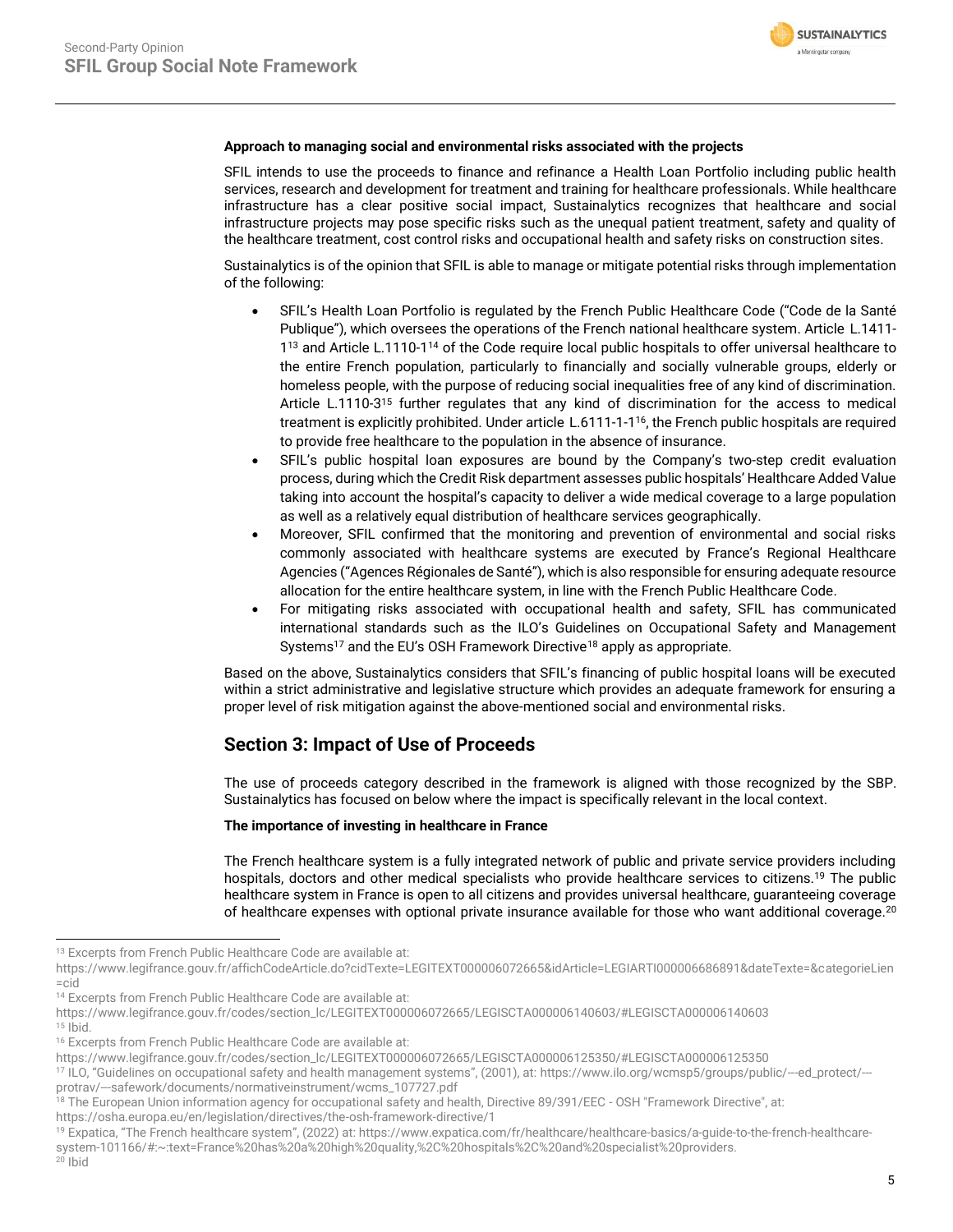

Government-funded agencies cover more than 75% of health expenditures in France.<sup>21</sup> Total health expenditure accounted for 11.1% of GDP in 2019, the highest share in the EU along with Germany.<sup>22</sup> However, data from 2017 suggests that France has a relatively high level of unmet medical needs compared to other EU member states, showing that 30% of adults reported unmet needs for healthcare such as medical examinations or treatment.<sup>23</sup> The population groups with greater unmet needs in the EU include people with lower incomes, the elderly, or those who have less education and people living in remote areas. 24,25 Since the French public healthcare system is open to the entire French population and given that the French law requires public hospitals to provide healthcare services across all French regions including the most isolated areas, Sustainalytics is of the opinion that the use of proceeds for improvements in public healthcare services will provide a meaningful contribution to France's healthcare system. As such, it will help ensure adequate provision of universal health services, social cohesion, and will contribute to serving populations with unmet needs, in line with France's National Healthcare Strategy 2018-2022.

## **Alignment with/contribution to SDGs**

The Sustainable Development Goals (SDGs) were set in September 2015 by the United Nations General Assembly and form an agenda for achieving sustainable development by the year 2030. The bond(s) issued under the SFIL Group Social Note Framework advances the following SDG and target:

| Use of Proceeds<br>Category  | <b>SDG</b>                                   | <b>SDG target</b>                                                                                                                                                                                                                        |
|------------------------------|----------------------------------------------|------------------------------------------------------------------------------------------------------------------------------------------------------------------------------------------------------------------------------------------|
| <b>Health Loan Portfolio</b> | 3. Good Health and Well-<br>being for People | 3.8 Achieve universal health coverage, including<br>financial risk protection, access to quality<br>essential health-care services and access to<br>safe, effective, quality and affordable essential<br>medicines and vaccines for all. |

# **Conclusion**

SFIL has developed the SFIL Group Social Note Framework under which it intends to issue social bonds and use the proceeds to to finance or refinance the debt of a Health Loan Portfolio consisting of all public hospitals originated by SFIL Group since 2013. While the proceeds are not used on a project basis, Sustainalytics considers that the projects funded by the social bond proceeds are expected to provide positive social impact.

The SFIL Group Social Note Framework outlines a process by which proceeds will be tracked, allocated, and managed, and commitments have been made for reporting on the allocation and impact of the use of proceeds. Furthermore, Sustainalytics believes that the SFIL Group Social Note Framework is aligned with the overall sustainability strategy of the Company and that the social use of proceeds category will contribute to the advancement of the UN Sustainable Development Goals, specifically SDG 3. Additionally, Sustainalytics is of the opinion that SFIL has adequate measures to identify, manage and mitigate environmental and social risks commonly associated with the eligible projects funded by the proceeds.

Based on the above, Sustainalytics is confident that SFIL Group is well-positioned to issue social bonds and that the SFIL Group Social Note Framework is robust, transparent, and in alignment with the core components of the Social Bond Principles 2021.

<sup>21</sup> Ibid

<sup>22</sup> Knoema, "France - Total health expenditure as a share of GDP", at: https://knoema.com/atlas/France/topics/Health/Health-Expenditure/Healthexpenditure-as-a-share-of-GDP

<sup>23</sup> OECD, "Inequalities in unmet needs for health care", at: https://www.oecd-ilibrary.org/sites/ee36f24d-

en/index.html?itemId=/content/component/ee36f24d-en

<sup>24</sup> EuroStat 2017, "Unmet health care needs statistics.", at: http://ec.europa.eu/eurostat/statistics-

explained/index.php/Unmet\_health\_care\_needs\_statistics

<sup>25</sup> European Commission, Benchmarking Access to Healthcare in the EU, 2018: https://ec.europa.eu/health/publications/benchmarking-accesshealthcare-eu\_en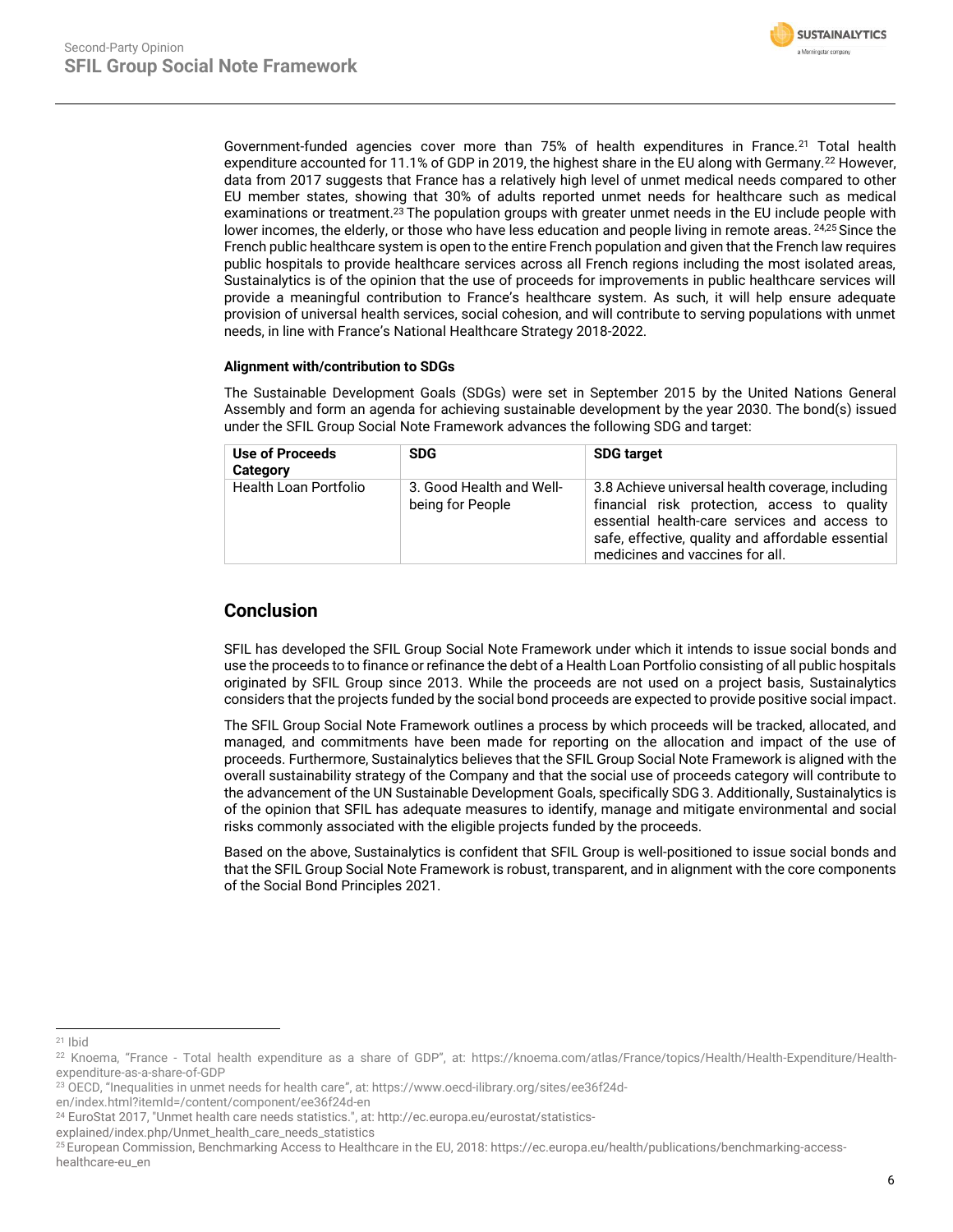

# <span id="page-6-0"></span>**Appendix**

# **Appendix 1: Social Bond/ Social Bond Programme - External Review Form**

# **Section 1. Basic Information**

| Issuer name:                                                             | <b>SFIL Group</b>                           |
|--------------------------------------------------------------------------|---------------------------------------------|
| Social Bond ISIN or Issuer Social Bond Framework<br>Name, if applicable: | <b>SFIL Group Social Note Framework</b>     |
| Review provider's name:                                                  | Sustainalytics                              |
| Completion date of this form:                                            | May 13, 2022                                |
| Publication date of review publication:                                  | May 2022, originally published January 2019 |
| Original publication date <i>[please fill this out for</i><br>updates]:  |                                             |

# **Section 2. Review overview**

# **SCOPE OF REVIEW**

The following may be used or adapted, where appropriate, to summarise the scope of the review. The review assessed the following elements and confirmed their alignment with the SBP:

| ⊠ | Use of Proceeds        |   | Process for Project Evaluation and<br>Selection |  |
|---|------------------------|---|-------------------------------------------------|--|
| ⊠ | Management of Proceeds | ⊠ | Reporting                                       |  |

# **ROLE(S) OF REVIEW PROVIDER**

- ☒ Consultancy (incl. 2nd opinion) ☐ Certification ☐ Verification ☐ Rating
- ☐ Other (please specify):

Note: In case of multiple reviews / different providers, please provide separate forms for each review.

# **EXECUTIVE SUMMARY OF REVIEW and/or LINK TO FULL REVIEW** *(if applicable)*

Please refer to Evaluation Summary above.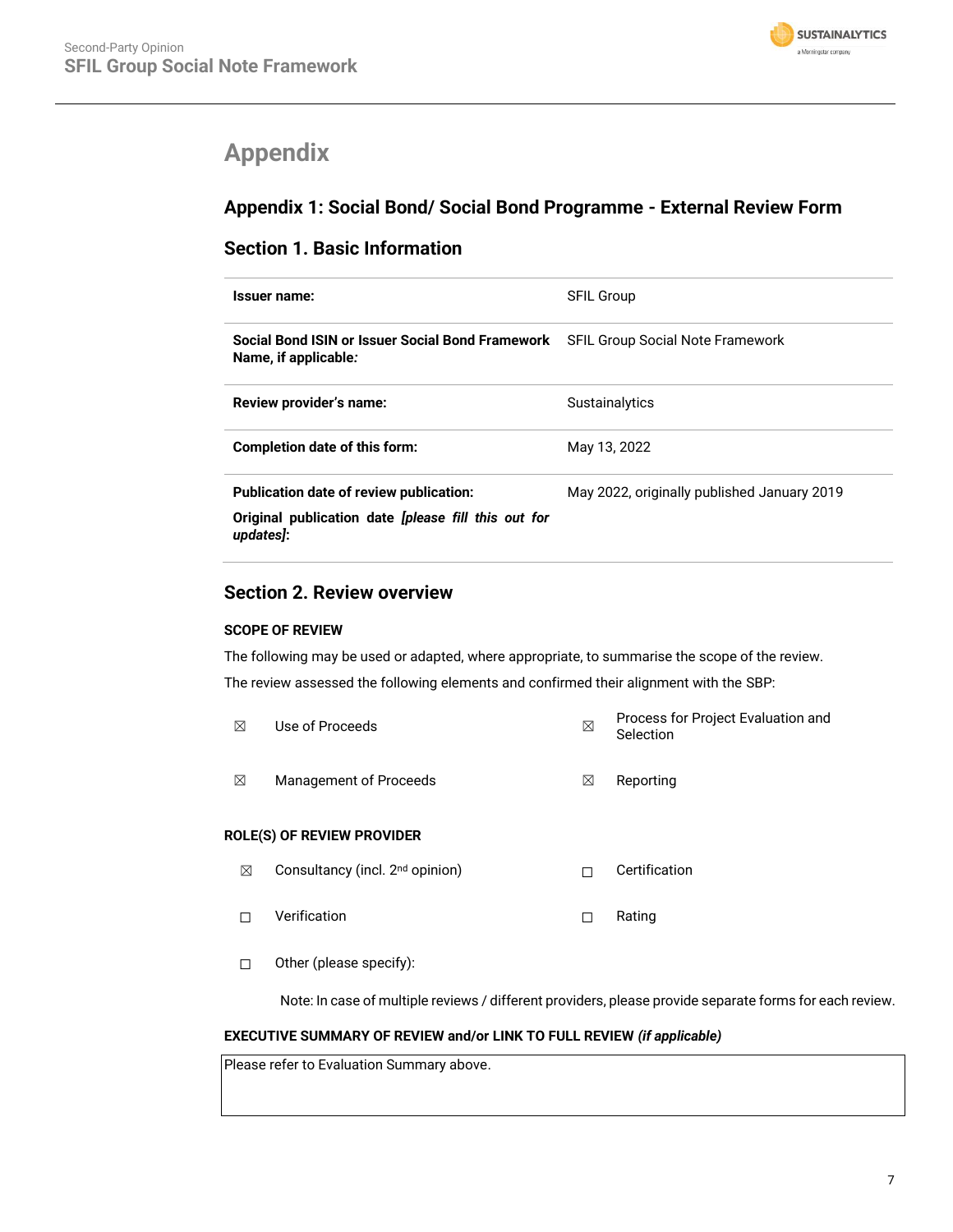

# **Section 3. Detailed review**

Reviewers are encouraged to provide the information below to the extent possible and use the comment section to explain the scope of their review.

# **1. USE OF PROCEEDS**

Overall comment on section *(if applicable)*:

While the proceeds will not be used on a project basis, Sustainalytics considers SFIL's investments in hospitals to be impactful and aligned with the Social Bond Principles categories seeking to achieve positive socio-economic outcomes for target populations. Sustainalytics is of the opinion that the use of proceeds will meaningfully support France's health care system in accordance with France's National Healthcare Strategy 2018-2022 and advance the UN Sustainable Development Goals, specifically SDG 3.

### **Use of proceeds categories as per SBP:**

| Affordable basic infrastructure                                                                                                | ⊠ | Access to essential services                                      |
|--------------------------------------------------------------------------------------------------------------------------------|---|-------------------------------------------------------------------|
| Affordable housing                                                                                                             |   | Employment generation (through SME<br>financing and microfinance) |
| Food security                                                                                                                  |   | Socioeconomic advancement and<br>empowerment                      |
| Unknown at issuance but currently expected to<br>conform with SBP categories, or other eligible<br>areas not yet stated in SBP | п | Other (please specify):                                           |

If applicable please specify the social taxonomy, if other than SBP:

### **2. PROCESS FOR PROJECT EVALUATION AND SELECTION**

Overall comment on section (if applicable):

SFIL established an internal mandatory process for assessing the Healthcare Added Value and credit worthiness of the public hospital loans prior to the approval phase. The selection process is executed by SFIL's Head of Investor Relations & Sustainability and the ALM and Financial Markets Management. The Regional Healthcare Agencies ensure that an environmental and social risk management process is in place in accordance with France's Code of Public Health, which SFIL considers in all allocation decisions. Sustainalytics considers this approach to be in line with market practices.

### **Evaluation and selection**

 $\boxtimes$  Credentials on the issuer's social objectives  $\boxtimes$  Documented process to determine that projects fit within defined categories  $\boxtimes$  Defined and transparent criteria for projects eligible for Social Bond proceeds ☐ Documented process to identify and manage potential ESG risks associated with the project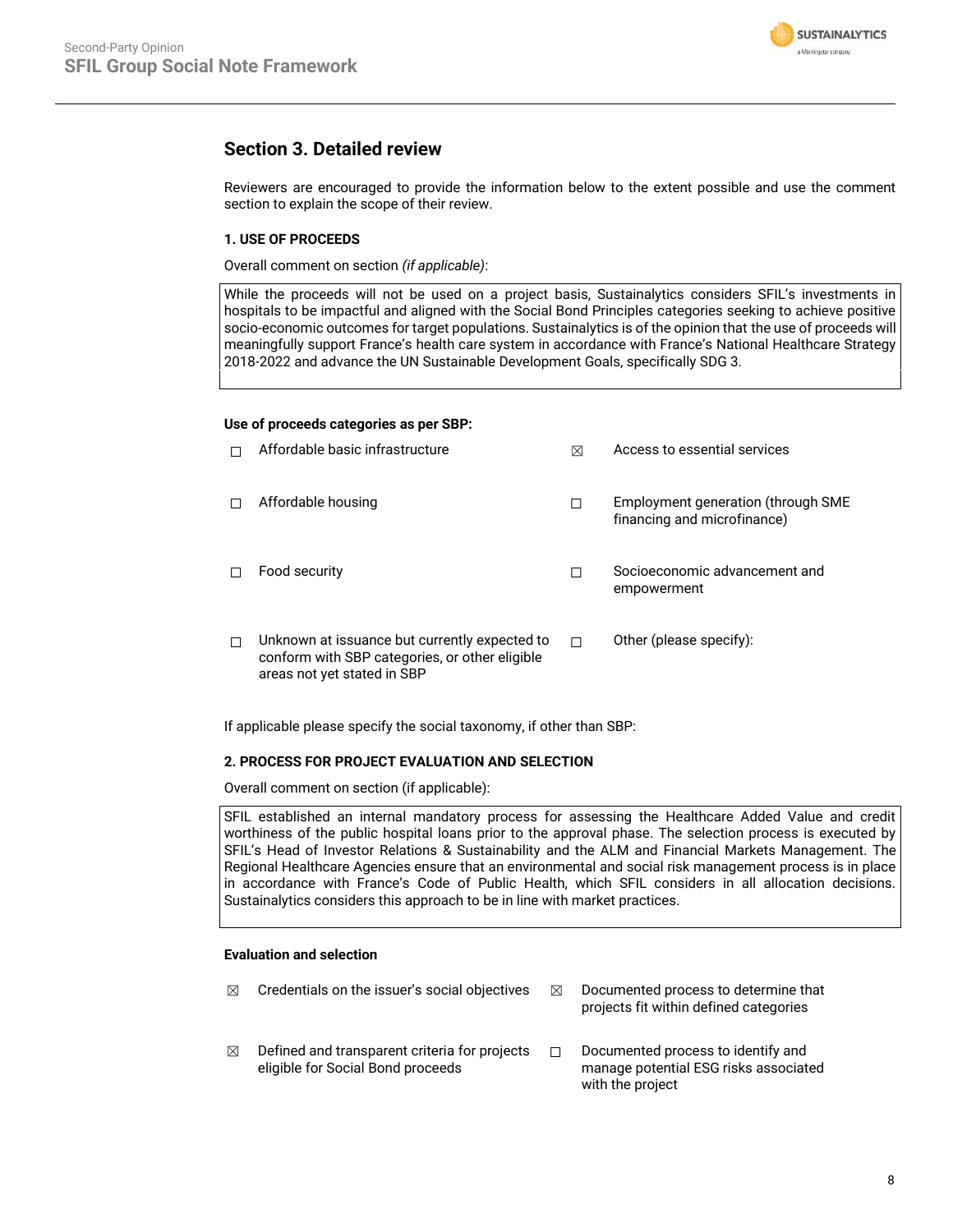

 $\boxtimes$  Summary criteria for project evaluation and selection publicly available ☐ Other (please specify):

#### **Information on Responsibilities and Accountability**

- $\boxtimes$  Evaluation / Selection criteria subject to external advice or verification ☐ In-house assessment
- ☐ Other (please specify):

### **3. MANAGEMENT OF PROCEEDS**

Overall comment on section *(if applicable)*:

SFIL will track its social bond proceeds internally through a register established to monitor its entire Health Loan Portfolio. Pending full allocation, SFIL will hold its unallocated proceeds as per the company's treasury policy. Sustainalytics assesses this process to be aligned with market practices.

### **Tracking of proceeds:**

- $\boxtimes$  Social Bond proceeds segregated or tracked by the issuer in an appropriate manner
- $\boxtimes$  Disclosure of intended types of temporary investment instruments for unallocated proceeds
- ☐ Other (please specify):

### **Additional disclosure:**

 $\Box$  Allocations to future investments only  $\boxtimes$  Allocations to both existing and future investments ☐ Allocation to individual disbursements ☐ Allocation to a portfolio of disbursements ☐ Disclosure of portfolio balance of unallocated proceeds ☐ Other (please specify):

## **4. REPORTING**

Overall comment on section (if applicable):

SFIL commits to providing allocation reporting on an annual basis until proceeds are fully allocated and on a timely basis in case of material changes on its website. The allocation report will provide relevant transaction information such as the total amount of proceeds allocated to the Health Loan Portfolio or others. This process is in line with market practices. With regards to impact reporting, SFIL will provide data on an annual basis including the hospital capacity generated (in terms of number of spaces, beds, etc.), on a best effort basis.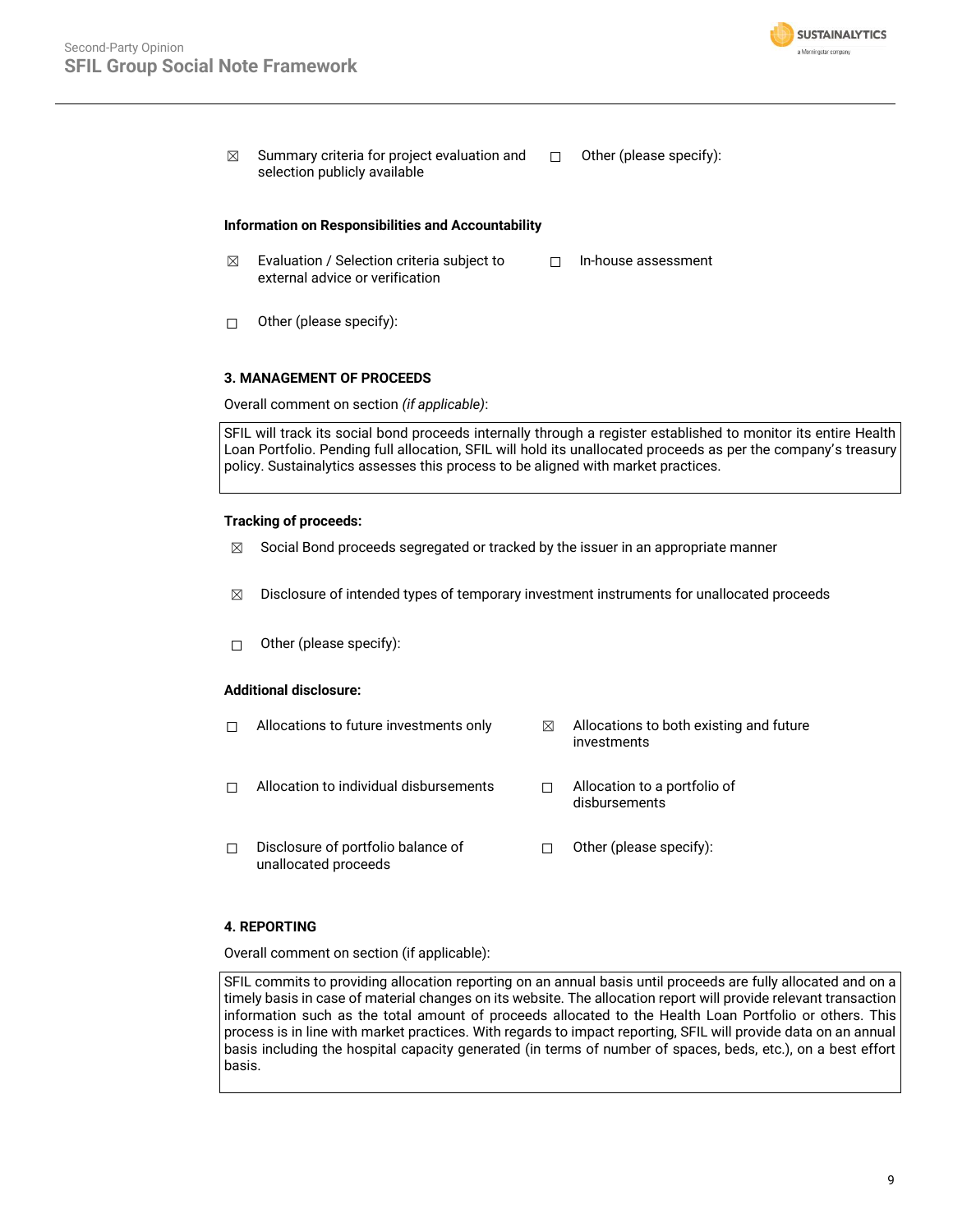

| Use of proceeds reporting: |                                                                                                                                               |                                             |                                                                                                              |                         |                              |                                                   |  |
|----------------------------|-----------------------------------------------------------------------------------------------------------------------------------------------|---------------------------------------------|--------------------------------------------------------------------------------------------------------------|-------------------------|------------------------------|---------------------------------------------------|--|
| $\Box$                     | Project-by-project                                                                                                                            |                                             |                                                                                                              | $\boxtimes$             | On a project portfolio basis |                                                   |  |
| □                          | Linkage to individual bond(s)                                                                                                                 |                                             | $\Box$                                                                                                       | Other (please specify): |                              |                                                   |  |
|                            |                                                                                                                                               | Information reported:                       |                                                                                                              |                         |                              |                                                   |  |
|                            |                                                                                                                                               | ⊠                                           | Allocated amounts                                                                                            |                         | ⊠                            | Social Bond financed share of total<br>investment |  |
|                            |                                                                                                                                               | $\boxtimes$                                 | Other (please specify): the<br>number of loans in the Health<br>Loan Portfolio and the average<br>loan life. |                         |                              |                                                   |  |
|                            |                                                                                                                                               |                                             | Frequency:                                                                                                   |                         |                              |                                                   |  |
|                            |                                                                                                                                               | ⊠                                           | Annual                                                                                                       |                         | П.                           | Semi-annual                                       |  |
|                            |                                                                                                                                               | $\Box$                                      | Other (please specify):                                                                                      |                         |                              |                                                   |  |
|                            | Impact reporting:                                                                                                                             |                                             |                                                                                                              |                         |                              |                                                   |  |
| □                          | Project-by-project                                                                                                                            |                                             |                                                                                                              | ⊠                       |                              | On a project portfolio basis                      |  |
| □                          | Linkage to individual bond(s)                                                                                                                 |                                             |                                                                                                              | $\Box$                  |                              | Other (please specify):                           |  |
|                            |                                                                                                                                               | Information reported (expected or ex-post): |                                                                                                              |                         |                              |                                                   |  |
|                            |                                                                                                                                               |                                             | $\Box$ Number of beneficiaries                                                                               |                         | $\Box$                       | <b>Target populations</b>                         |  |
|                            | ⊠ Other ESG indicators (please<br>specify): hospital capacity generated (in<br>number of spaces and beds) and the<br>number of hospital stays |                                             |                                                                                                              |                         |                              |                                                   |  |
|                            | Frequency:                                                                                                                                    |                                             |                                                                                                              |                         |                              |                                                   |  |
|                            |                                                                                                                                               | ⊠                                           | Annual                                                                                                       |                         | П                            | Semi-annual                                       |  |
|                            |                                                                                                                                               | $\Box$                                      | Other (please specify):                                                                                      |                         |                              |                                                   |  |
|                            | <b>Means of Disclosure</b>                                                                                                                    |                                             |                                                                                                              |                         |                              |                                                   |  |
| □                          |                                                                                                                                               |                                             | Information published in financial report                                                                    | П.                      | report                       | Information published in sustainability           |  |
| $\boxtimes$                | documents                                                                                                                                     |                                             | Information published in ad hoc                                                                              | П.                      |                              | Other (please specify):                           |  |
| □                          | external review):                                                                                                                             |                                             | Reporting reviewed (if yes, please specify which parts of the reporting are subject to                       |                         |                              |                                                   |  |

Where appropriate, please specify name and date of publication in the useful links section.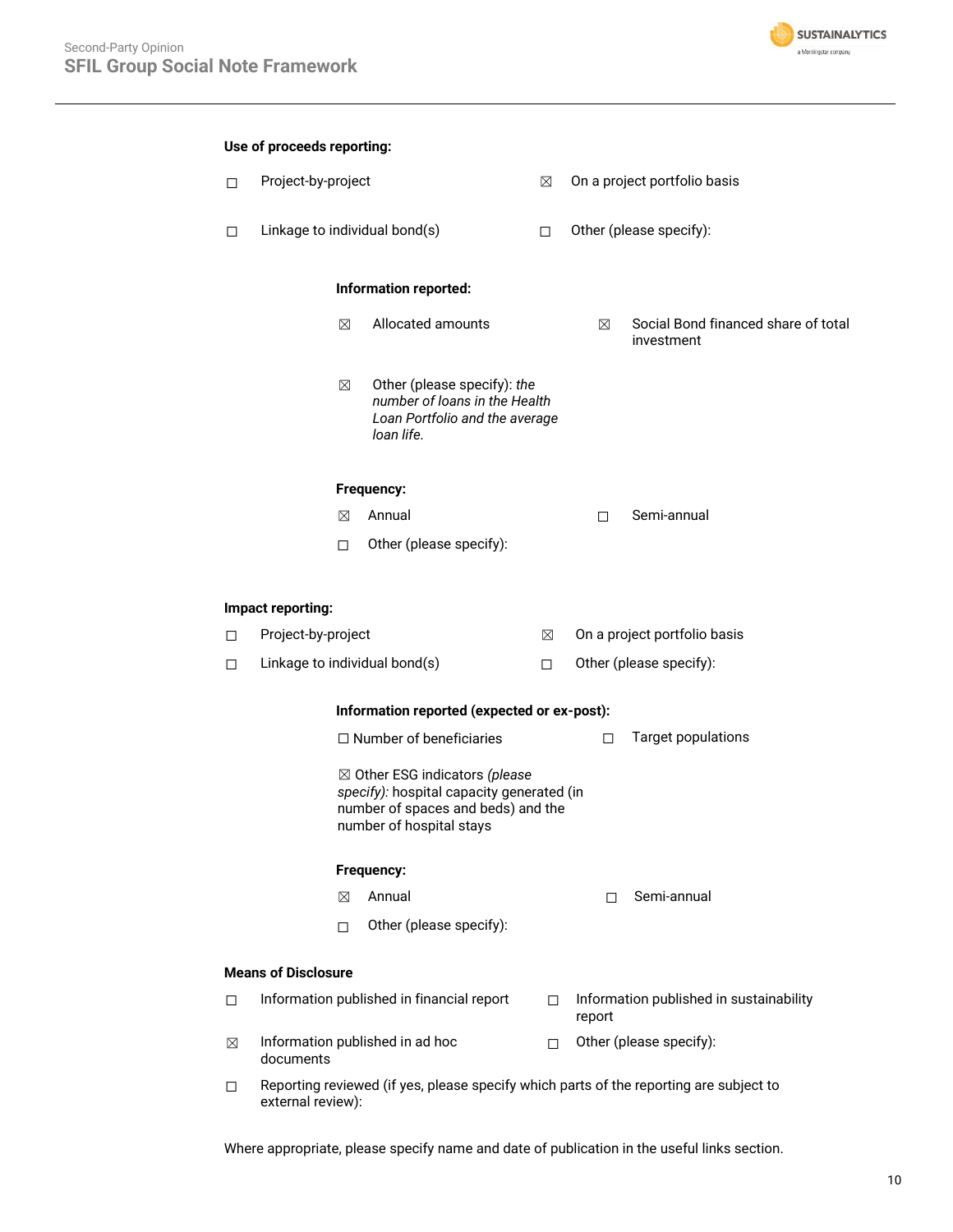

**USEFUL LINKS** (e.g. to review provider methodology or credentials, to issuer's documentation, etc.)

#### **SPECIFY OTHER EXTERNAL REVIEWS AVAILABLE, IF APPROPRIATE**

### **Type(s) of Review provided:**

- □ Consultancy (incl. 2<sup>nd</sup> opinion) □ Certification
- ☐ Verification / Audit ☐ Rating
- ☐ Other (please specify):

**Review provider(s): Date of publication:**

### **ABOUT ROLE(S) OF REVIEW PROVIDERS AS DEFINED BY THE SBP**

- i. Second-Party Opinion: An institution with social expertise, that is independent from the issuer may issue a Second-Party Opinion. The institution should be independent from the issuer's adviser for its Social Bond framework, or appropriate procedures, such as information barriers, will have been implemented within the institution to ensure the independence of the Second-Party Opinion. It normally entails an assessment of the alignment with the Social Bond Principles. In particular, it can include an assessment of the issuer's overarching objectives, strategy, policy and/or processes relating to social sustainability, and an evaluation of the social features of the type of projects intended for the Use of Proceeds.
- ii. Verification: An issuer can obtain independent verification against a designated set of criteria, typically pertaining to business processes and/or social criteria. Verification may focus on alignment with internal or external standards or claims made by the issuer. Also, evaluation of the socially sustainable features of underlying assets may be termed verification and may reference external criteria. Assurance or attestation regarding an issuer's internal tracking method for use of proceeds, allocation of funds from Social Bond proceeds, statement of social impact or alignment of reporting with the SBP, may also be termed verification.
- iii. Certification: An issuer can have its Social Bond or associated Social Bond framework or Use of Proceeds certified against a recognised external social standard or label. A standard or label defines specific criteria, and alignment with such criteria is normally tested by qualified, accredited third parties, which may verify consistency with the certification criteria.
- iv. Social Bond Scoring/Rating: An issuer can have its Social Bond, associated Social Bond framework or a key feature such as Use of Proceeds evaluated or assessed by qualified third parties, such as specialised research providers or rating agencies, according to an established scoring/rating methodology. The output may include a focus on social performance data, process relative to the SBP, or another benchmark. Such scoring/rating is distinct from credit ratings, which may nonetheless reflect material social risks.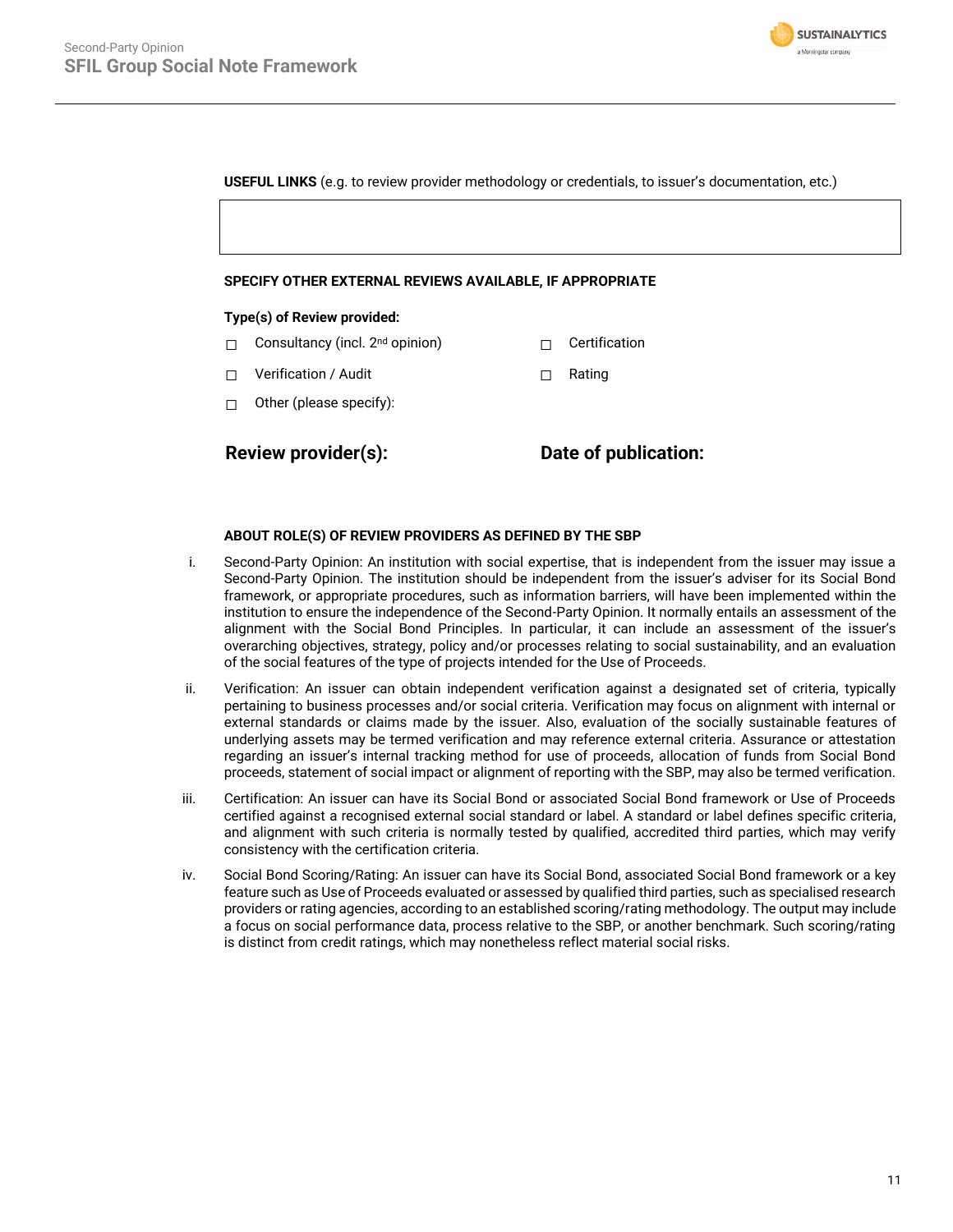# **Disclaimer**

## **Copyright ©2022 Sustainalytics. All rights reserved.**

The information, methodologies and opinions contained or reflected herein are proprietary of Sustainalytics and/or its third party suppliers (Third Party Data), and may be made available to third parties only in the form and format disclosed by Sustainalytics, or provided that appropriate citation and acknowledgement is ensured. They are provided for informational purposes only and (1) do not constitute an endorsement of any product or project; (2) do not constitute investment advice, financial advice or a prospectus; (3) cannot be interpreted as an offer or indication to buy or sell securities, to select a project or make any kind of business transactions; (4) do not represent an assessment of the issuer's economic performance, financial obligations nor of its creditworthiness; and/or (5) have not and cannot be incorporated into any offering disclosure.

These are based on information made available by the issuer and therefore are not warranted as to their merchantability, completeness, accuracy, up-to-dateness or fitness for a particular purpose. The information and data are provided "as is" and reflect Sustainalytics` opinion at the date of their elaboration and publication. Sustainalytics accepts no liability for damage arising from the use of the information, data or opinions contained herein, in any manner whatsoever, except where explicitly required by law. Any reference to third party names or Third Party Data is for appropriate acknowledgement of their ownership and does not constitute a sponsorship or endorsement by such owner. A list of our third-party data providers and their respective terms of use is available on our website. For more information, visit [http://www.sustainalytics.com/legal-disclaimers.](http://www.sustainalytics.com/legal-disclaimers)

The issuer is fully responsible for certifying and ensuring the compliance with its commitments, for their implementation and monitoring.

In case of discrepancies between the English language and translated versions, the English language version shall prevail.